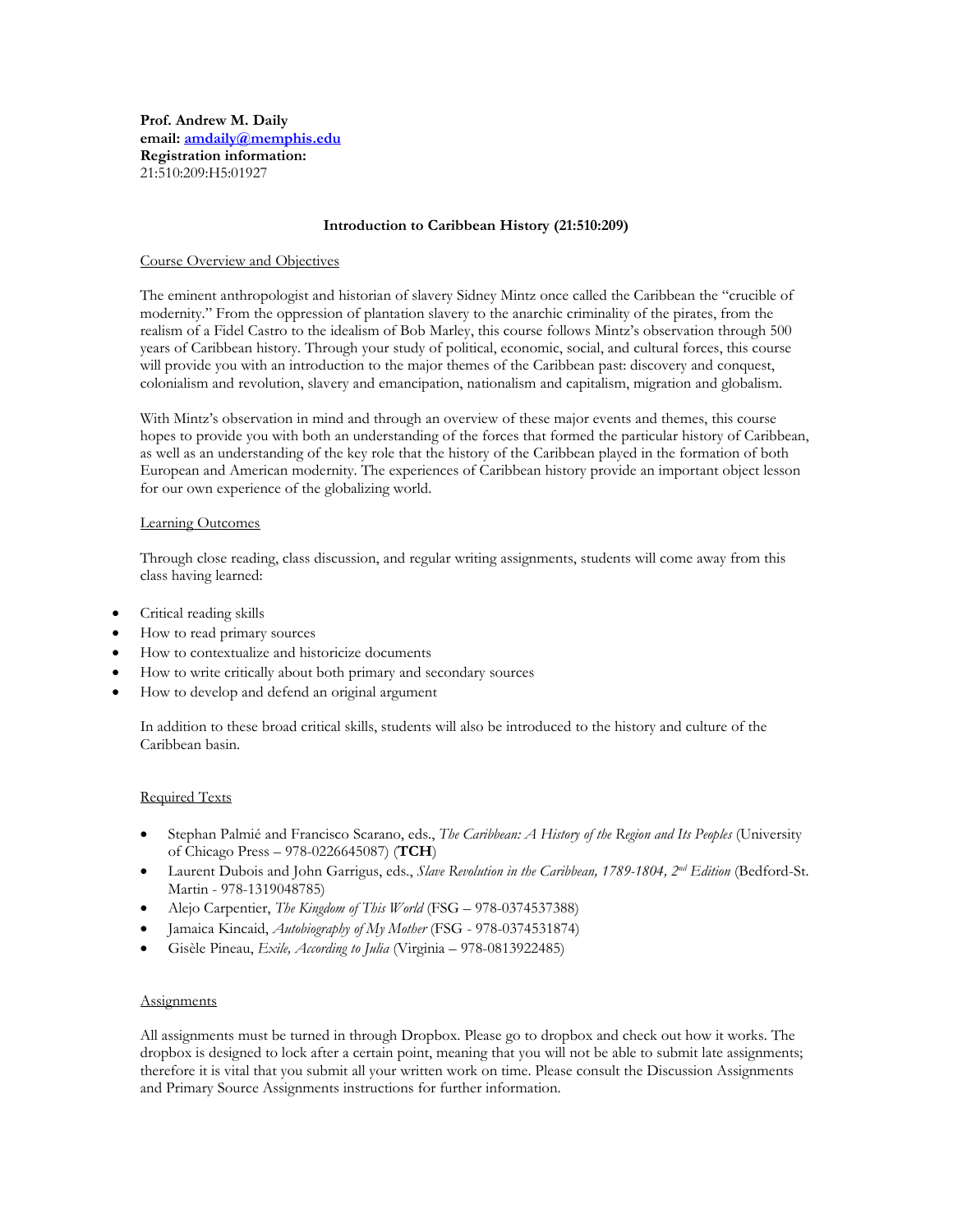You must include the following Rutgers Honor Code Pledge statement on every assignment that you turn in: "On my honor, I have neither received nor given any unauthorized assistance on this assignment. (Name) (Signature – typing your name is fine) (Date)"

To understand Academic Honesty and Rutgers University's policy on Academic Honesty, please make sure that you consult and understand the materials included at the following link: Rutgers [Academic](http://academicintegrity.rutgers.edu/academic-integrity-policy/) Honesty Policy

- Primary Document Analyses (5): 200 points
- Class Discussion (6): 200 points
- Two Papers (2): 600 points
- Total for all assignments: 1000 points

#### **Accessibility Policy**:

Rutgers University welcomes students with disabilities into all of the University's educational programs. In order to receive consideration for reasonable accommodations, a student with a disability must contact the appropriate disability services office at the campus where you are officially enrolled, participate in an intake interview, and provide documentation: [https://ods.rutgers.edu/students/documentation-guidelines.](https://ods.rutgers.edu/students/documentation-guidelines)

If the documentation supports your request for reasonable accommodations, your campus' disability services office will provide you with a Letter of Accommodations. Please share this letter with your instructors and discuss the accommodations with them as early in your courses as possible.

To begin this process, please complete the Registration form on the ODS web site at: [https://ods.rutgers.edu/students/registration-form.](https://ods.rutgers.edu/students/registration-form) For more information please contact the Office of Disability Services in the Paul Robeson Campus Center, in suite 219, by phone at [973-353-5375](tel://973-353-5375/) or by email at [odsnewark@newark.rutgers.edu.](mailto:odsnewark@newark.rutgers.edu)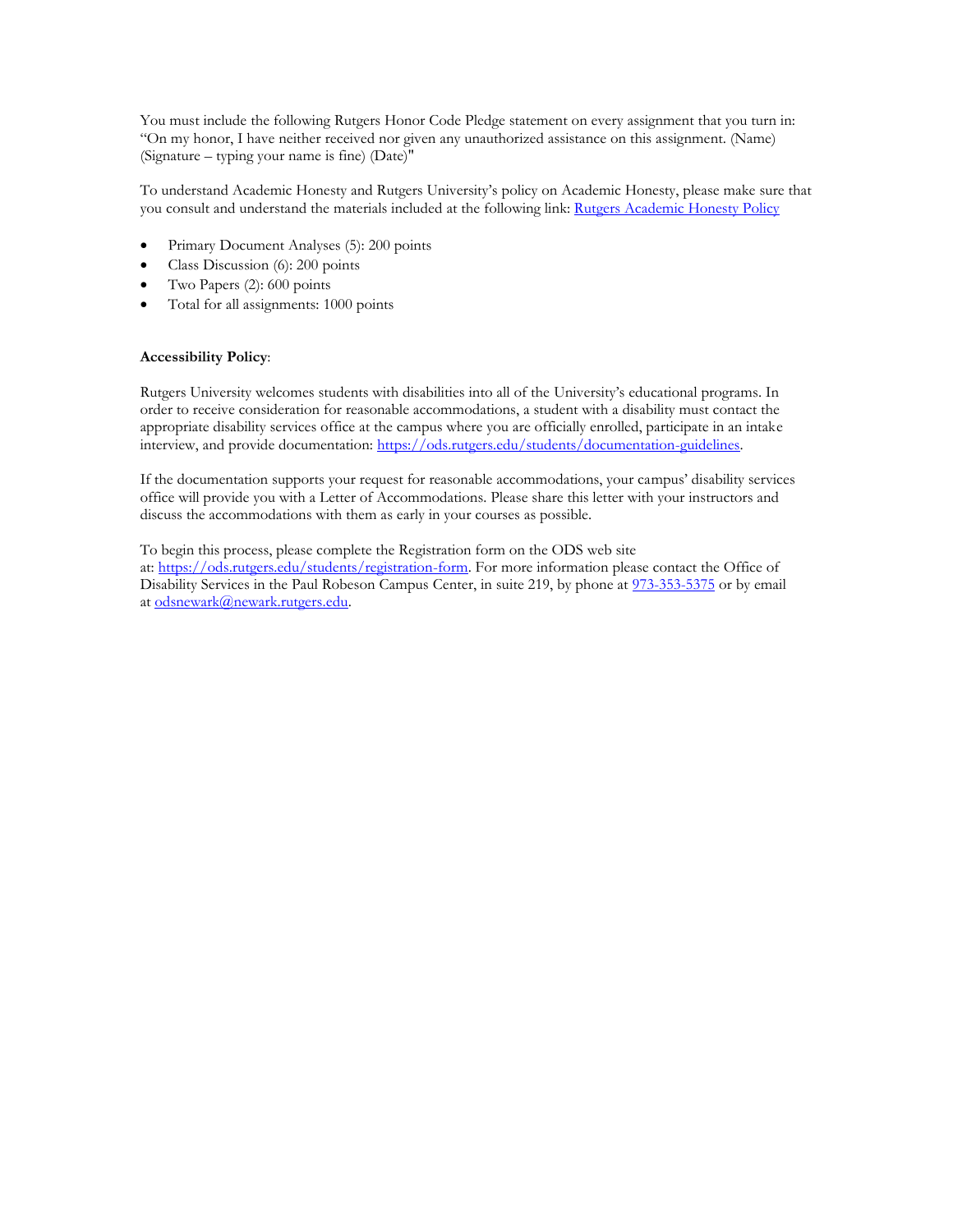### **\*\*\* Reading Schedule and Syllabus \*\*\***

Week One (July 8-14)

**Module One (July 08-11):** The Pre-Encounter Caribbean & European Conquest

- Required Readings:
	- o L. Antonio Curet, "The Earliest Settlers" in *TCH*, pgs. 53-68
	- o Reinaldo Funes Monzote, "The Columbian Moment: Politics, Ideology, and Biohistory" in *TCH*, pgs. 83-96
	- o Lynne Guitar, "Negotiations of Conquest" in *TCH*, pgs. 115-130
- Primary Readings:
	- o Ramon Pané, "Account of the Indies" online
	- o Christopher Columbus "Logbooks" online

**Module Two (July 11-14):** The Middle Passage: Colonization, Commerce, and Slavery

- Required Readings:
	- o Philip Boucher, "The French and Dutch Caribbean, 1600-1800" in *TCH*, pgs. 217-230
	- o Hilary Beckles, "Servants and Slaves during the 17th C. Sugar Revolution" in *TCH,* pgs. 205- 216
	- o Carrington and Noel, "Slaves and Tropical Commodities: The Caribbean in the South Atlantic System" in *TCH*, pgs. 231-242
- Primary Reading:
	- o Olaudah Equiano, "The Interesting Narrative" online
	- o Start reading Carpentier, *The Kingdom of This World*
- **Weekly Assignments:**
	- o Participate in class discussion via Blackboard
	- o Turn in Primary source response #1

# Week Two (July 15-21)

**Module Three (July 15-18):** From Plantation to Revolution

- Required Readings:
	- o Alison Games, "The Atlantic Framework of 17th Century Colonization" in *TCH*, pgs. 191- 204
	- o Philip Morgan, "Slave Cultures: Systems of Domination and Forms of Resistance" in *TCH*, pgs. 245-260
- Primary Reading:
	- o Mary Prince, "The Life of Mary Prince, a West Indian Slave" online

### **Module Four (July 18-21):** Revolution on Saint-Domingue

- Required Readings:
	- o Laurent Dubois and John Garrigus, eds., *Slave Revolution in the Caribbean* whole book
- Primary Reading:
	- o Primary documents from Dubois and Garrigus, eds., *Slave Revolution*
	- o *Le Code Noir* online
- **Weekly Assignments:**
	- o Participate in class discussion via Blackboard
	- o Turn in Primary source response #2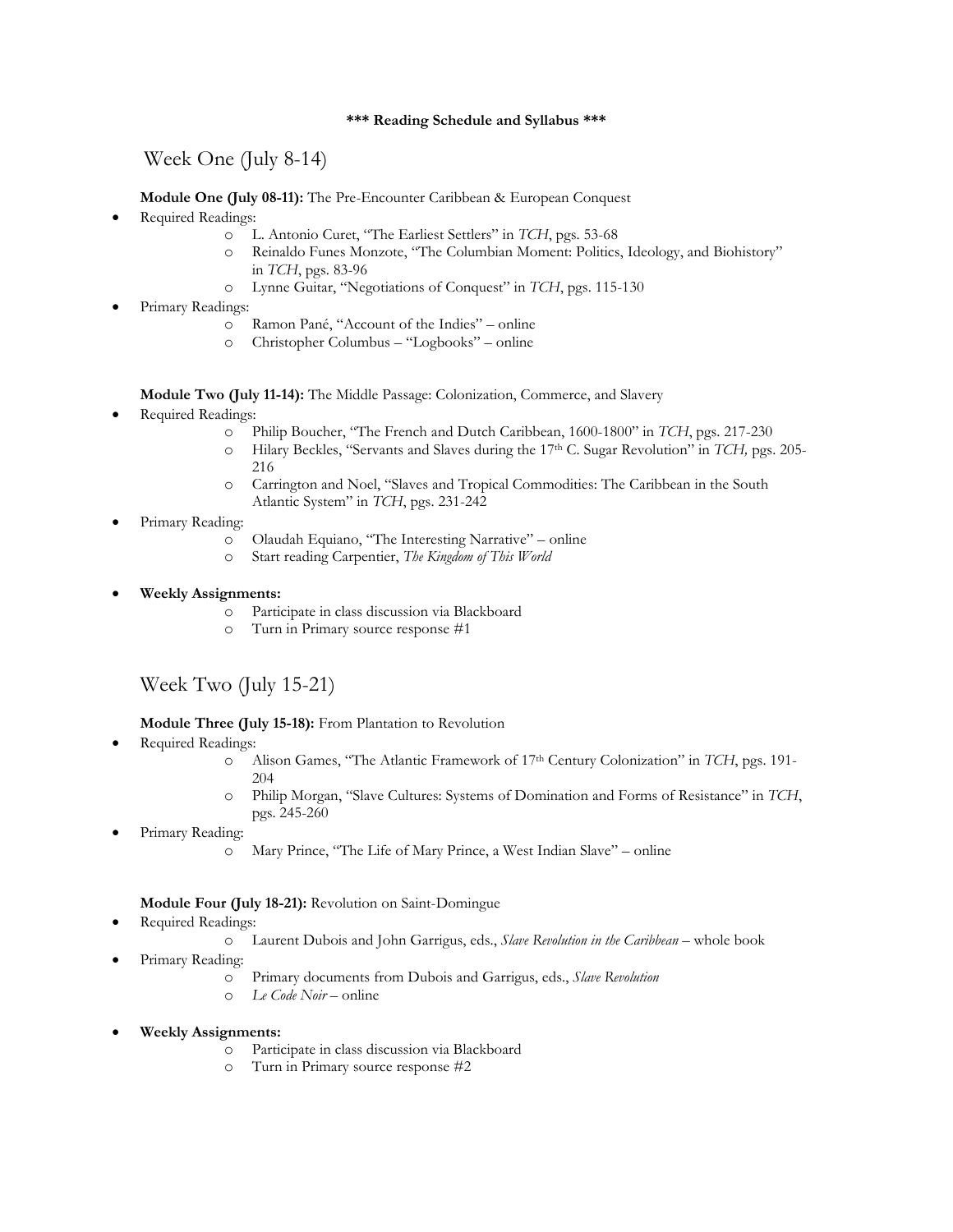# Week Three (July 22-28)

**Module Five (July 22-25):** Toussaint Louverture and Haiti

- Required Readings:
	- o Laurent Dubois, "The Haitian Revolution" in *TCH*, pgs. 273-288
- Primary Readings:
	- o Toussaint Louverture, "Autobiography" online
	- o Toussaint Louverture, "Final Proclamation" online
	- o Finish reading Carpentier, *The Kingdom of This World*

**Module Six (July 25-28):** Abolition and Nation-Building in the Post-Emancipation Caribbean

- Required Readings:
	- o Diana Paton, "The Abolition of Slavery in the Non-Hispanic Caribbean" in *TCH*, pgs. 289- 302;
	- o Christopher Schmidt-Novara, "A Second Slavery? The 19th Century Sugar Revolutions in Cuba and Puerto Rico" in *TCH*, pgs. 333-346
	- Primary Readings:
		- o Start reading Kincaid, *Autobiography of My Mother*

**Weekly Assignments:**

- o Participate in class discussion via Blackboard
- o Turn in Primary source response #3
- o **Analytical essay #1 due July 25th**

# Week Four (July 29-August 04)

## **Module Seven (July 29-Aug 01):** Caribbean Cultures

- Required Readings:
	- o Aisha Khan, "Africa, Europe and Asia in the Making of the 20th Century Caribbean" in *TCH*, pgs. 399-416
	- o Fernandez Olmos & Paravisini-Gebert, "Haitian Vodou" in *CRC*, pgs. 116-154 (available for download online)
- Primary Film:
	- o Watch Maya Deren's "Divine Horsemen" link available online

## **Module Eight (Aug. 01-04):** Is There a Caribbean Nation?

- Required Readings:
	- o O. Nigel Bolland, "Labor Protests, Rebellions and the Rise of Nationalism during Depression and War" in *TCH*, pgs. 459-474
	- o Anne Macpherson, "Toward Decolonization: Impulses, Processes and Consequences since the 1930s" in *TCH*, pgs. 475-490
- Primary Reading:
	- o Jose Martí, "Our America" online
	- o Jose Martí, "My Race" online
	- o Finish reading Kincaid, *Autobiography of My Mother*
- **Weekly Assignments:**
	- o Participate in class discussion via Blackboard
	- o Turn in Primary source response #4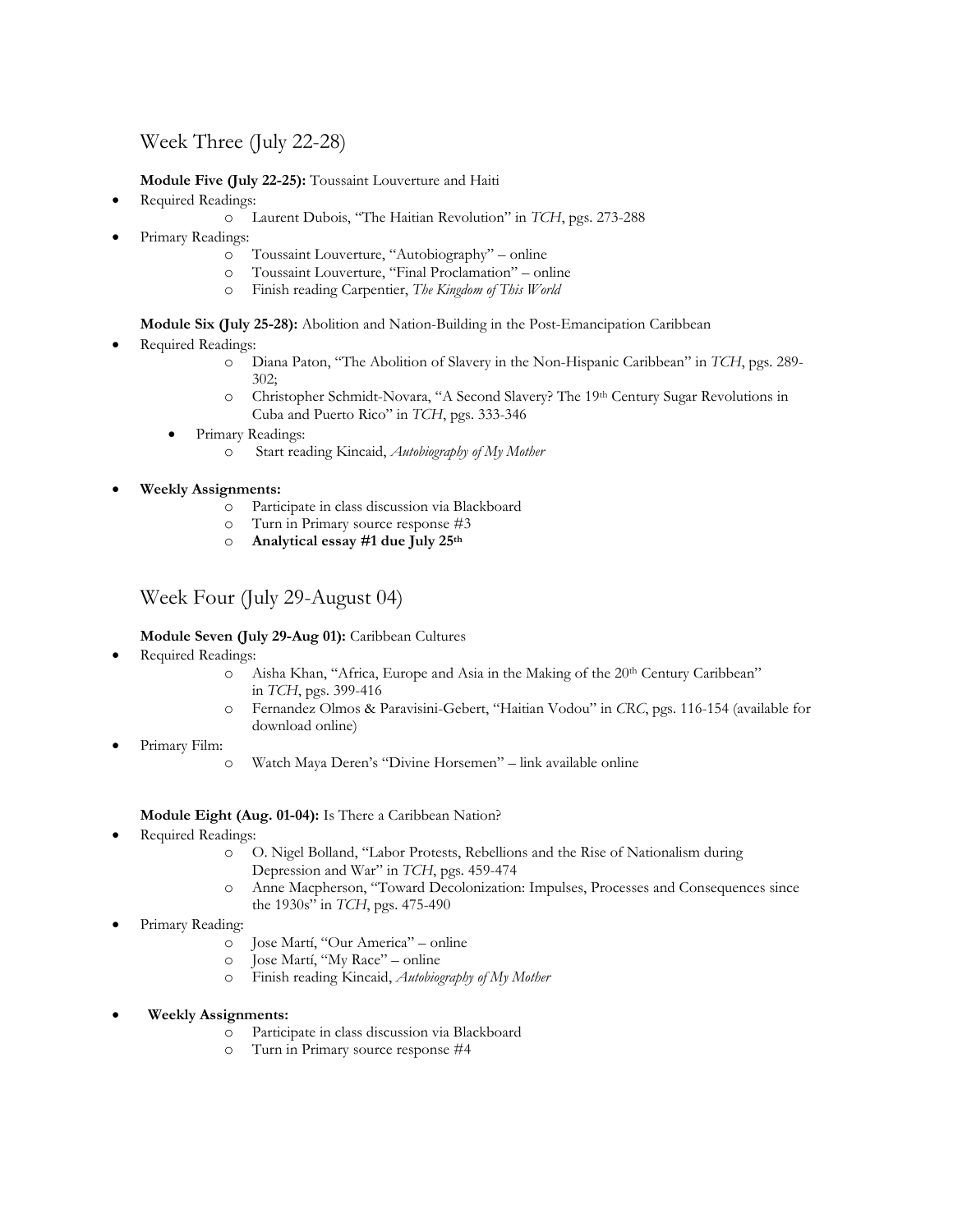Week Five (August 5-11)

**Module Nine (Aug 05-08):** A Second Migration

- Readings:
- o Christine Du Bois, "Caribbean Migrations and Diasporas" in *TCH*, pgs. 583-596.
- o Start reading Pineau, *Exile According to Julia*
- Primary Readings:
	- o Sam Selvon, "Lonely Londoners" online
	- o Lord Kitchener, "London is the Place for Me" link online
	- o The Specials, "Ghost Town" link online

**Module Ten (Aug 08-11):** Cultural and Political Nationalism

- Readings:
- o Fernandez Olmos & Paravisini-Gebert, "Rastafarianism" online
- Primary Readings:
	- o Aimé Césaire, "Discourse on Colonialism" online
	- o Burning Spear, "Marcus Garvey" link online
	- o Exuma, "Mama Loi, Papa Loi" link online
	- o Finish reading Pineau, *Exile According to Julia*
- **Weekly Assignments:**
	- o Participate in class discussion via Blackboard
	- o Turn in Primary source response #5

# Week Six (August 12-15)

**Module Eleven (Aug 12-15):** The Perils of a Small Place

- Required Readings:
	- o Robert Goddard, "Tourism, Drugs, Offshore Finance, and the Perils of Neoliberal Development," in *TCH*, pgs. 571-582
- Primary Materials:
	- o Jamaica Kincaid, *A Small Place* online
	- o Visit the webpages for Sandals Jamaica Resorts and Carnival Cruise lines links online
- **Weekly Assignments:**
	- o Participate in class discussion via Blackboard
	- o **Analytical essay #2 due August 13th**